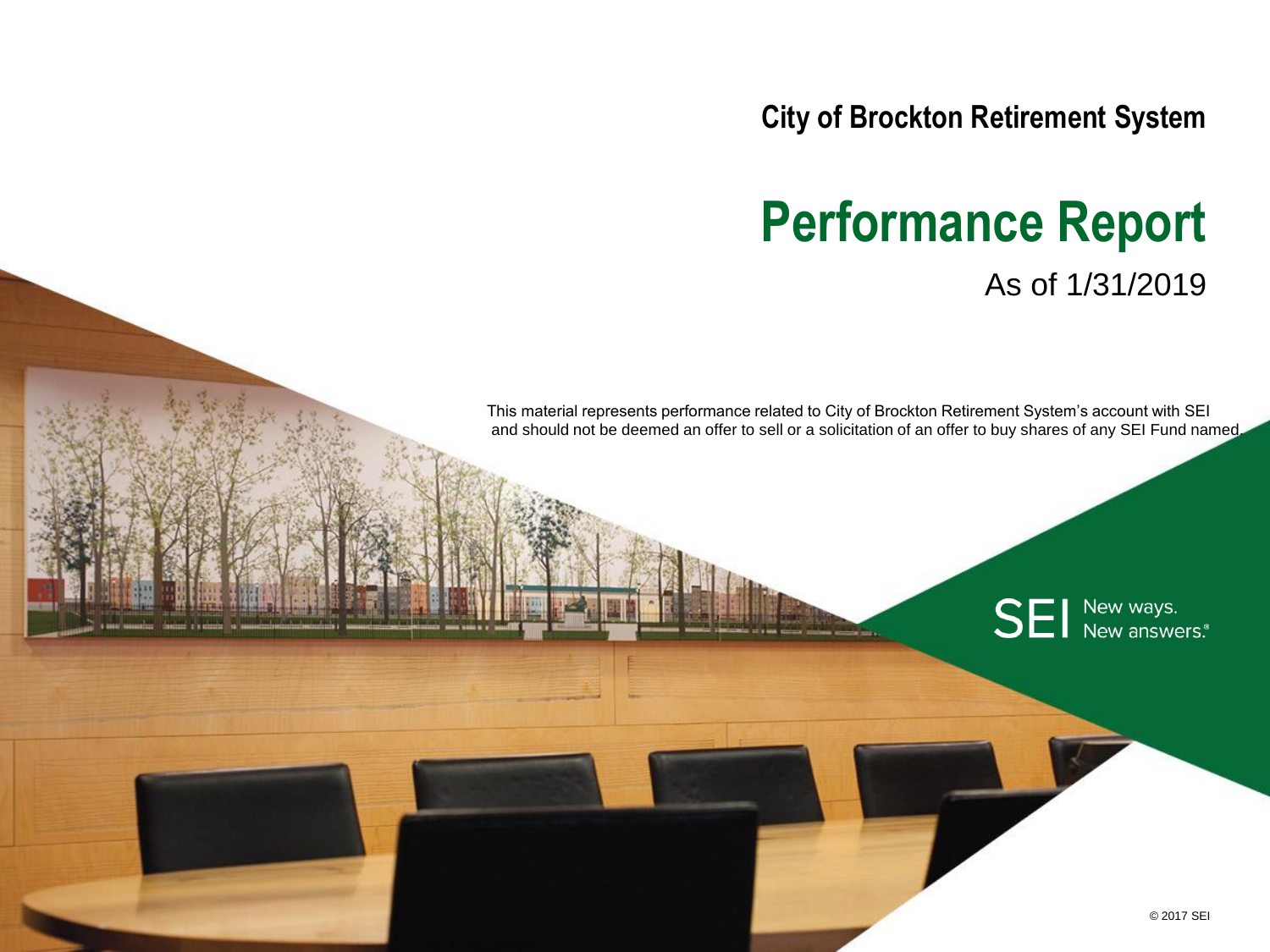#### Important information: Asset valuation and portfolio returns

Inception date 8/1/2014. Historical Total Index can be provided upon request.

The Portfolio Return and fund performance numbers are calculated using Gross Fund Performance, using a true time-weighted performance method (prior to 6/30/2012, the Modified Dietz method of calculation was used). Gross Fund Performance reflects the effective performance of the underlying mutual funds that are selected or recommended by SIMC to implement an institutional client's investment strategy. Gross Fund Performance does not reflect the impact of fund level management fees, fund administration or shareholder servicing fees, all of which, if applicable, are used to offset the account level investment management fees the client pays to SIMC. Gross Fund Performance does reflect certain operational expenses charged by the funds and the reinvestment of dividends and other earnings. The inclusion of the fund level expenses that the client incurs but that are offset against the client's account level investment management fees would reduce the Gross Fund Performance of the mutual funds. For additional information about how performance is calculated, please see your monthly performance report.

If applicable, alternative, property and private assets performance and valuations may be reported on a monthly or quarterly lag. Alternative, property and private assets performance is calculated gross of investment management fees and net of administrative expenses and underlying fund expenses. However: Structured Credit Fund performance is calculated gross of investment management fees and net of administrative expenses; SEI Offshore Opportunity Fund II Ltd. Class A performance is calculated net of investment management and administrative expenses; and Energy Debt Fund performance is calculated net of management fees, performance fees, as applicable, and operating expenses.

Net Portfolio Returns since 6/30/2012 reflect the deduction of SIMC's investment management fee and the impact that fee had on the client's portfolio performance. Prior to 6/30/2012, Net Portfolio Returns deduct a proxy annual fee for all periods to demonstrate the impact that SIMC's investment management fee had on the portfolio performance. However, this is a hypothetical calculation, as it does not reflect the actual fees paid by the client during the period. Please see your client invoice for actual fees paid.

Performance prior to client's transition to SEI was provided to SEI by client's previous provider ("Prior Performance"). Neither SEI nor its affiliates assumes any responsibility for the accuracy or completeness of the Prior Performance and such information has not been independently verified by SEI. Performance since client's inception date with SEI is calculated by SEI and has been linked to the Prior Performance. Prior performance is gross of fees.

> As of the close of business on 8/5/2014, the Total Index Composition is as follows: 100% PRIT Fund Index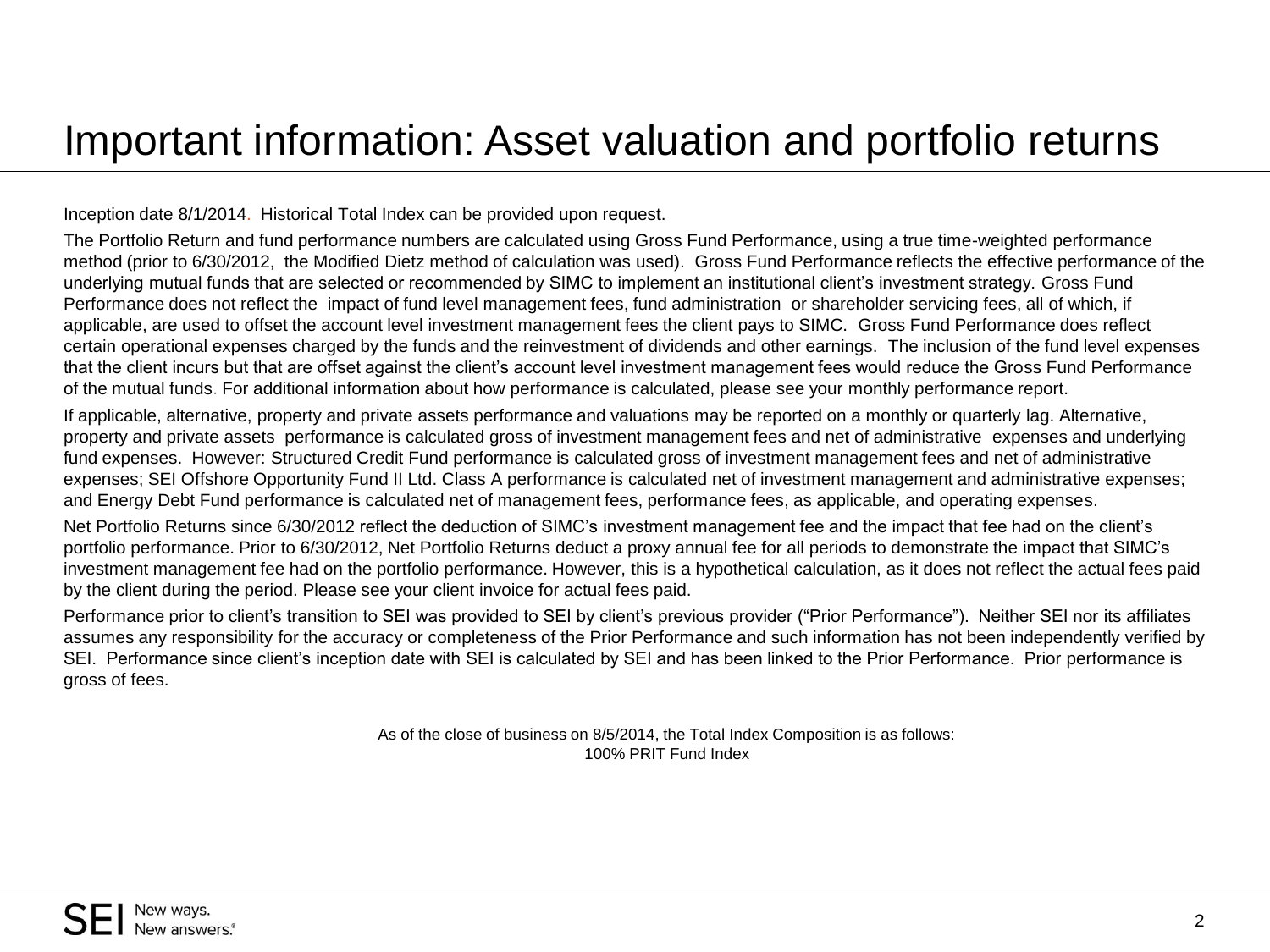### City of Brockton Retirement System – Consolidated Report Fund balances and performance at January 31, 2019

|                                                                         | <b>Total</b> | <b>Actual</b>    | <b>Cumulative (%)</b> |              |                |                          |                          | <b>Inception</b>         |                          |              |
|-------------------------------------------------------------------------|--------------|------------------|-----------------------|--------------|----------------|--------------------------|--------------------------|--------------------------|--------------------------|--------------|
|                                                                         | Assets (\$)  | <b>Alloc (%)</b> | 1 Month               | 3 Month      | <b>YTD</b>     | 1 Year                   | 3 Year                   | 5 Year                   | 10 Year                  | 9/30/2014    |
| <b>Total Portfolio Return</b>                                           | 393,235,116  | 100              | 5.56                  | 0.81         | 5.56           | $-3.97$                  | 9.45                     |                          |                          | 5.68         |
| <b>Standard Deviation Portfolio</b>                                     |              |                  |                       |              |                |                          | 7.00                     |                          |                          |              |
| <b>Total Portfolio Return Net</b>                                       |              |                  | 5.55                  | 0.69         | 5.55           | $-4.42$                  | 8.94                     | ٠                        | $\overline{\phantom{a}}$ | 5.21         |
| Standard Deviation Portfolio (Net)                                      |              |                  |                       |              |                |                          | 7.01                     | $\sim$                   |                          |              |
| <b>PRIT Fund Index</b>                                                  |              |                  | 4.20                  | 2.20         | 4.20           | $-0.44$                  | 10.08                    | ۰                        | $\sim$                   | 7.01         |
| <b>Total Equity</b>                                                     | 210,242,315  | 53.6             | 9.09                  | 0.97         | 9.09           | $-7.80$                  | 12.29                    | $\overline{\phantom{0}}$ | $\overline{\phantom{a}}$ | 6.62         |
| <b>Global Equity</b>                                                    | 139,231,122  | 35.6             | 9.18                  | 0.75         | 9.18           | $-9.60$                  | $\blacksquare$           | ۰                        | ٠                        |              |
| SEI World Select Equity Fund                                            | 139,231,122  | 35.6             | 9.18                  | 0.75         | 9.18           | $-9.60$                  | ٠                        | ٠                        | ٠                        | 5.17         |
| MSCI All Country World Index (Net)                                      |              |                  | 7.90                  | 1.76         | 7.90           | $-7.48$                  |                          |                          | $\overline{\phantom{a}}$ | 5.39         |
| <b>US Equity</b>                                                        | 56.877.694   | 14.4             | 9.19                  | 0.77         | 9.19           | $-2.12$                  | 13.96                    | ۰                        | ۰                        | 9.36         |
| SEI S&P 500 Index Fund<br>S&P 500 Index                                 | 37,867,095   | 9.6              | 8.05<br>8.01          | 0.28<br>0.26 | 8.05<br>8.01   | $-2.29$<br>$-2.31$       | 13.96<br>14.02           | ۰                        | ٠                        | 9.74<br>9.78 |
|                                                                         |              |                  |                       |              |                |                          |                          |                          | $\overline{\phantom{a}}$ |              |
| SEI Extended Market Index Fund<br>Russell Small Cap Completeness Index  | 19,010,599   | 4.8              | 11.52<br>11.55        | 1.76<br>1.67 | 11.52<br>11.55 | $-1.74$<br>$-1.94$       | 15.33<br>15.19           |                          | ٠<br>$\blacksquare$      | 8.77<br>8.69 |
| <b>World Equity x-US</b>                                                | 14.133.498   | 3.6              | 7.79                  | 3.85         | 7.79           | $-12.26$                 | 10.74                    | ۰                        | ٠                        | 3.19         |
| State Street Global Equity Ex-US Fund                                   | 14,133,498   | 3.6              | 7.79                  | 3.85         | 7.79           | $-12.26$                 | ٠                        |                          | ٠                        | 1.94         |
| MSCI All Country World ex US Index                                      |              |                  | 7.56                  | 3.66         | 7.56           | $-12.58$                 | ۰                        | ٠                        | $\blacksquare$           | 1.80         |
| <b>Total Fixed Income</b>                                               | 77,539,278   | 19.7             | 2.77                  | 2.48         | 2.77           | $-0.07$                  | 5.79                     | $\overline{\phantom{0}}$ | ÷                        | 3.49         |
| SEI Emerging Markets Debt Fund                                          | 22.226.153   | 5.7              | 5.83                  | 7.54         | 5.83           | $-5.27$                  | 7.99                     |                          | ٠                        | 2.50         |
| Hist Blnd: Emerging Markets Debt Index                                  |              |                  | 4.93                  | 7.60         | 4.93           | $-2.63$                  | 7.29                     |                          | $\overline{\phantom{a}}$ | 2.47         |
| SEI Limited Duration Fund                                               | 20,869,621   | 5.3              | 0.54                  | 1.42         | 0.54           | ٠                        | $\blacksquare$           |                          | ٠                        | 1.55         |
| ICE BofA ML 1-3 Year Treasury Index                                     |              |                  | 0.27                  | 1.41         | 0.27           | $\overline{\phantom{a}}$ | $\overline{\phantom{a}}$ |                          | $\overline{\phantom{a}}$ | 1.57         |
| SEI Opportunistic Income Fund<br>ICE BofA ML 3 Mth Cons Mat LIBOR Index | 20,926,164   | 5.3              | 1.14<br>0.26          | 0.24<br>0.65 | 1.14<br>0.26   | 2.68<br>2.20             | 3.98<br>1.35             |                          | ٠<br>$\sim$              | 3.04<br>1.09 |
| SEI High Yield Bond Fund                                                | 13,517,340   | 3.4              | 4.00                  | $-0.29$      | 4.00           | 1.27                     | 9.57                     |                          | ٠                        | 5.02         |
| Hist Blnd: High Yield Bond Index                                        |              |                  | 4.59                  | 1.37         | 4.59           | 1.57                     | 9.47                     |                          |                          | 4.66         |

Returns for periods ending 1/31/2019

Alternative fund valuations may be reported on a monthly or quarterly lag.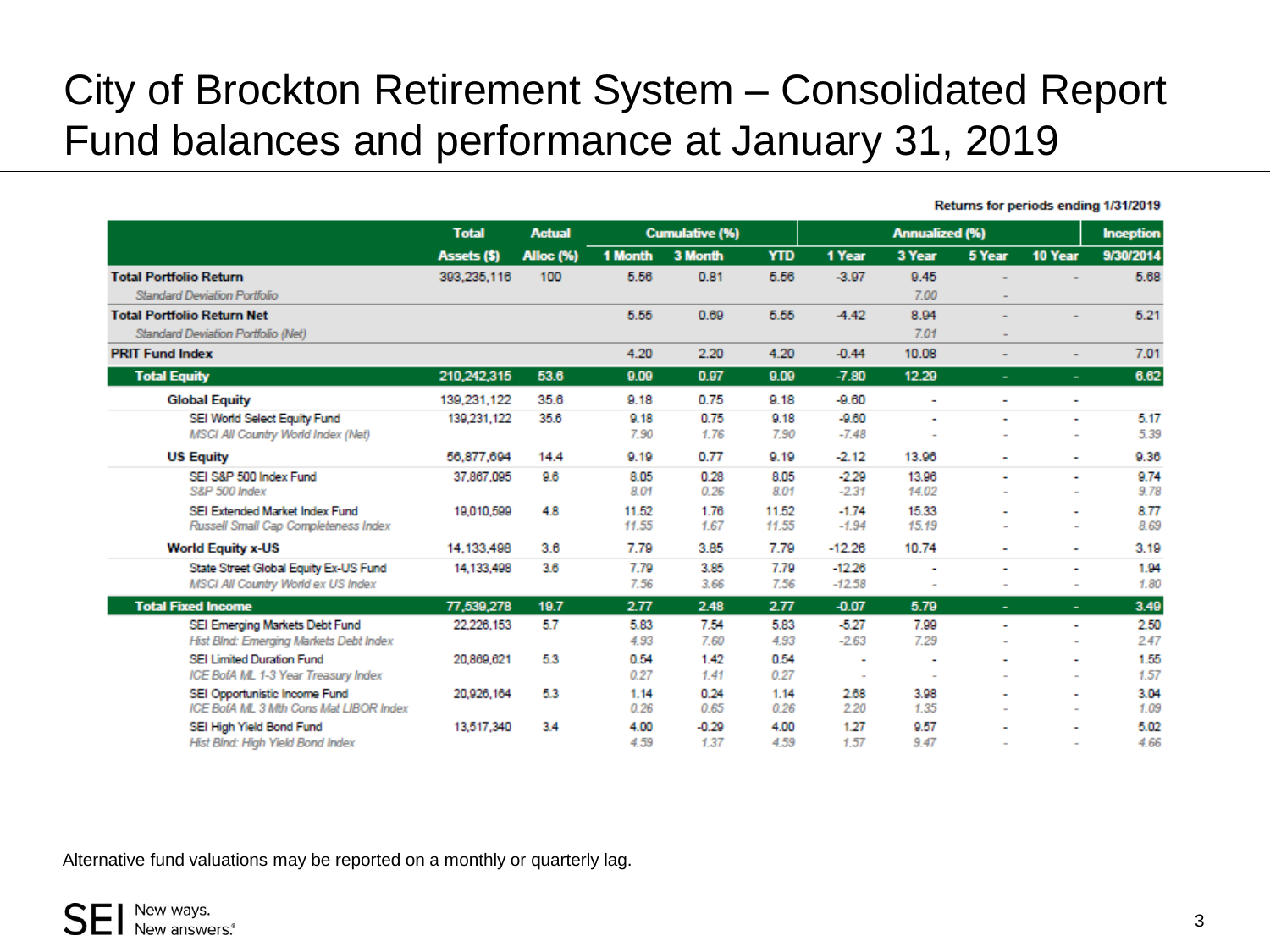## City of Brockton Retirement System – Consolidated Report Fund balances and performance at January 31, 2019

| 9/30/2014                                                                                                                                                                                         |
|---------------------------------------------------------------------------------------------------------------------------------------------------------------------------------------------------|
|                                                                                                                                                                                                   |
| 2.74                                                                                                                                                                                              |
| 7.83                                                                                                                                                                                              |
| $-2.84$                                                                                                                                                                                           |
| $-1.41$                                                                                                                                                                                           |
| 14.13                                                                                                                                                                                             |
| 4.40                                                                                                                                                                                              |
| 5.80                                                                                                                                                                                              |
| $-7.18$                                                                                                                                                                                           |
| $-0.72$                                                                                                                                                                                           |
| 4.65                                                                                                                                                                                              |
| 0.31                                                                                                                                                                                              |
| $-13.83$                                                                                                                                                                                          |
| 34.04                                                                                                                                                                                             |
| $-14.60$                                                                                                                                                                                          |
| $-36.01$                                                                                                                                                                                          |
| $-6.49$                                                                                                                                                                                           |
| 24.72                                                                                                                                                                                             |
|                                                                                                                                                                                                   |
| 6.53                                                                                                                                                                                              |
| 9.84                                                                                                                                                                                              |
| 9.78                                                                                                                                                                                              |
| 0.09<br>1.06                                                                                                                                                                                      |
| $\overline{\phantom{a}}$<br>٠<br>$\overline{\phantom{a}}$<br>٠<br>۰<br>٠<br>۰<br>٠<br>$\sim$<br>$\sim$<br>٠<br>۰<br>٠<br>٠<br>$\sim$<br>۰<br>$\overline{\phantom{a}}$<br>$\overline{\phantom{a}}$ |

Returns for periods ending 1/31/2019

Alternative fund valuations may be reported on a monthly or quarterly lag.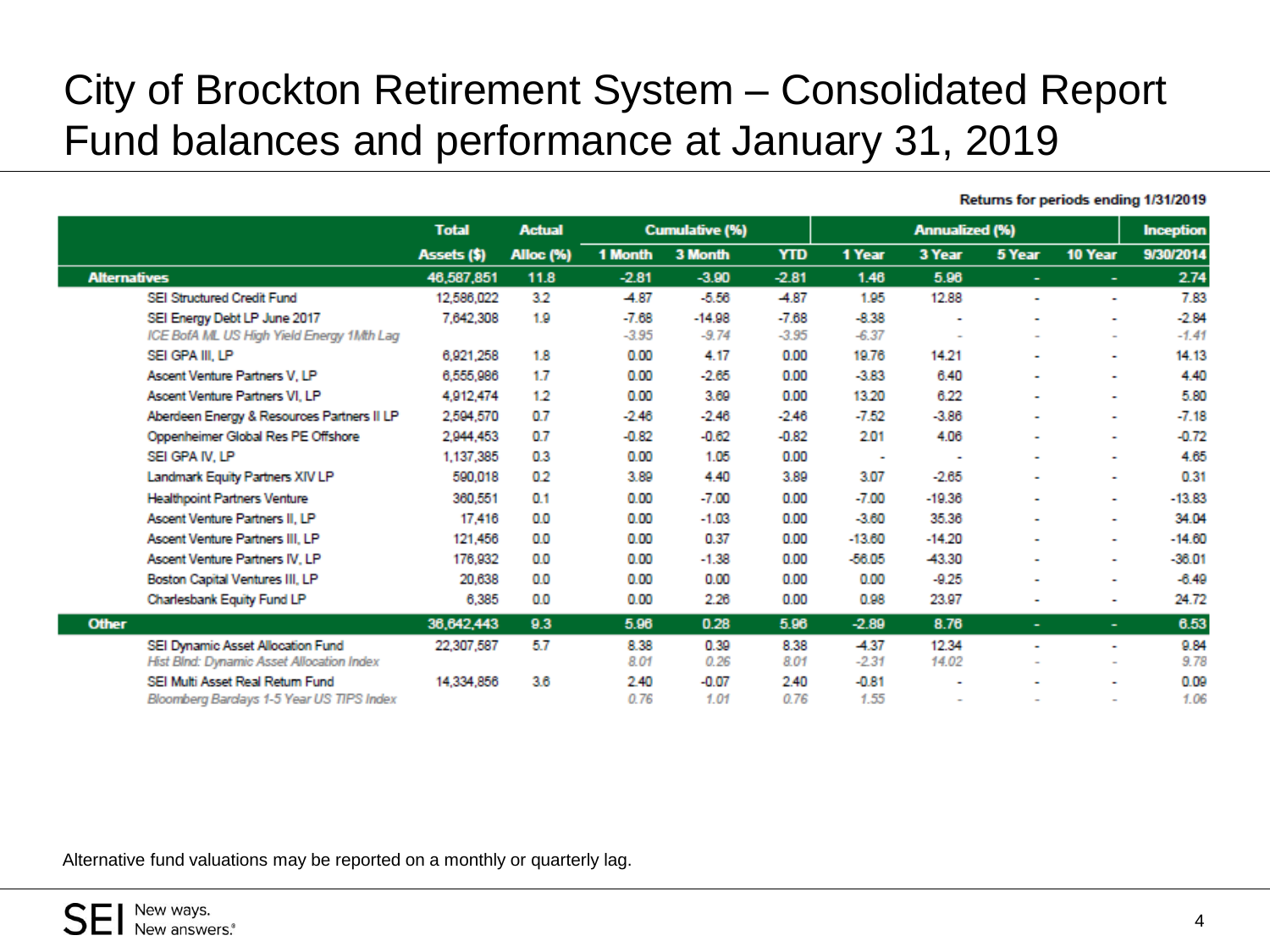## City of Brockton Retirement System – Consolidated Report Fund balances and performance at January 31, 2019

|                                                                             | <b>Total</b><br>Assets (\$) | <b>Actual</b>    |              | <b>Cumulative (%)</b> |                | <b>Annualized (%)</b> |                  |                                    |                                    | <b>Inception</b> |
|-----------------------------------------------------------------------------|-----------------------------|------------------|--------------|-----------------------|----------------|-----------------------|------------------|------------------------------------|------------------------------------|------------------|
|                                                                             |                             | <b>Alloc</b> (%) | 1 Month      | 3 Month               | <b>YTD</b>     | 1 Year                | 3 Year           | 5 Year                             | 10 Year                            | 9/30/2014        |
| <b>Real Estate / Property</b>                                               | 22,223,209                  | 5.6              | 1.89         | 2.61                  | 1.89           | 4.68                  | 5.90             |                                    | ۰                                  | 8.14             |
| SEI Core Property Fund<br>Hist Blnd: Core Property Index                    | 18,356,584                  | 4.7              | 1.85<br>1.37 | 1.85<br>1.37          | 1.85<br>1.37   | 8.79<br>6.71          | 8.90<br>7.22     | $\overline{\phantom{0}}$<br>$\sim$ | $\sim$                             | 10.25<br>8.72    |
| Siguler Guff Dist RE Opportunity<br><b>NCREIF Property Index</b>            | 2,196,856                   | 0.6              | 3.66<br>0.00 | 8.37<br>1.37          | 3.66<br>0.00   | 14.89<br>6.71         | 14.63<br>7.22    |                                    | $\sim$                             | 16.56<br>8.76    |
| Landmark Real Estate Fund VI LP<br><b>NCREIF Property Index</b>             | 640,075                     | 0.2              | 0.00<br>0.00 | 0.49<br>1.37          | 0.00<br>0.00   | 0.34<br>6.71          | 2.56<br>7.22     | $\overline{\phantom{0}}$           | $\overline{\phantom{a}}$<br>$\sim$ | 6.41<br>8.76     |
| Mesirow Financial Real Estate Value Fund<br><b>NCREIF Property Index</b>    | 618,878                     | 0.2              | 0.00<br>0.00 | 2.06<br>1.37          | 0.00<br>0.00   | $-6.79$<br>6.71       | 9.83<br>7.22     | $\overline{\phantom{a}}$           | $\overline{\phantom{a}}$           | 10.75<br>8.76    |
| Arsenal Real Estate Fund IA, LP<br><b>NCREIF Property Index</b>             | 345,954                     | 0.1              | 0.00<br>0.00 | 2.26<br>1.37          | 0.00<br>0.00   | $-53.70$<br>6.71      | $-38.82$<br>7.22 |                                    | $\overline{\phantom{a}}$<br>$\sim$ | $-29.23$<br>8.76 |
| Tuckerman Residential Income & Value Add<br><b>NCREIF Property Index</b>    | 64,863                      | 0.0              | 0.00<br>0.00 | 0.22<br>1.37          | 0.00<br>0.00   | 3.56<br>6.71          | $-2.70$<br>7.22  |                                    |                                    | $-1.14$<br>8.76  |
| <b>Cash/Cash Equivalents</b>                                                | 20                          | 0.0              | $\sim$       | ۰                     | $\blacksquare$ | ۰                     | ۰                | -                                  | $\sim$                             | ٠                |
| SEI Daily Income TR Govt Portfolio A<br>ICE BofA ML 3 Month US T-Bill Index | 20                          | 0.0              | ۰            |                       | ٠              |                       |                  |                                    |                                    |                  |

Returns for periods ending 1/31/2019

Alternative fund valuations may be reported on a monthly or quarterly lag.